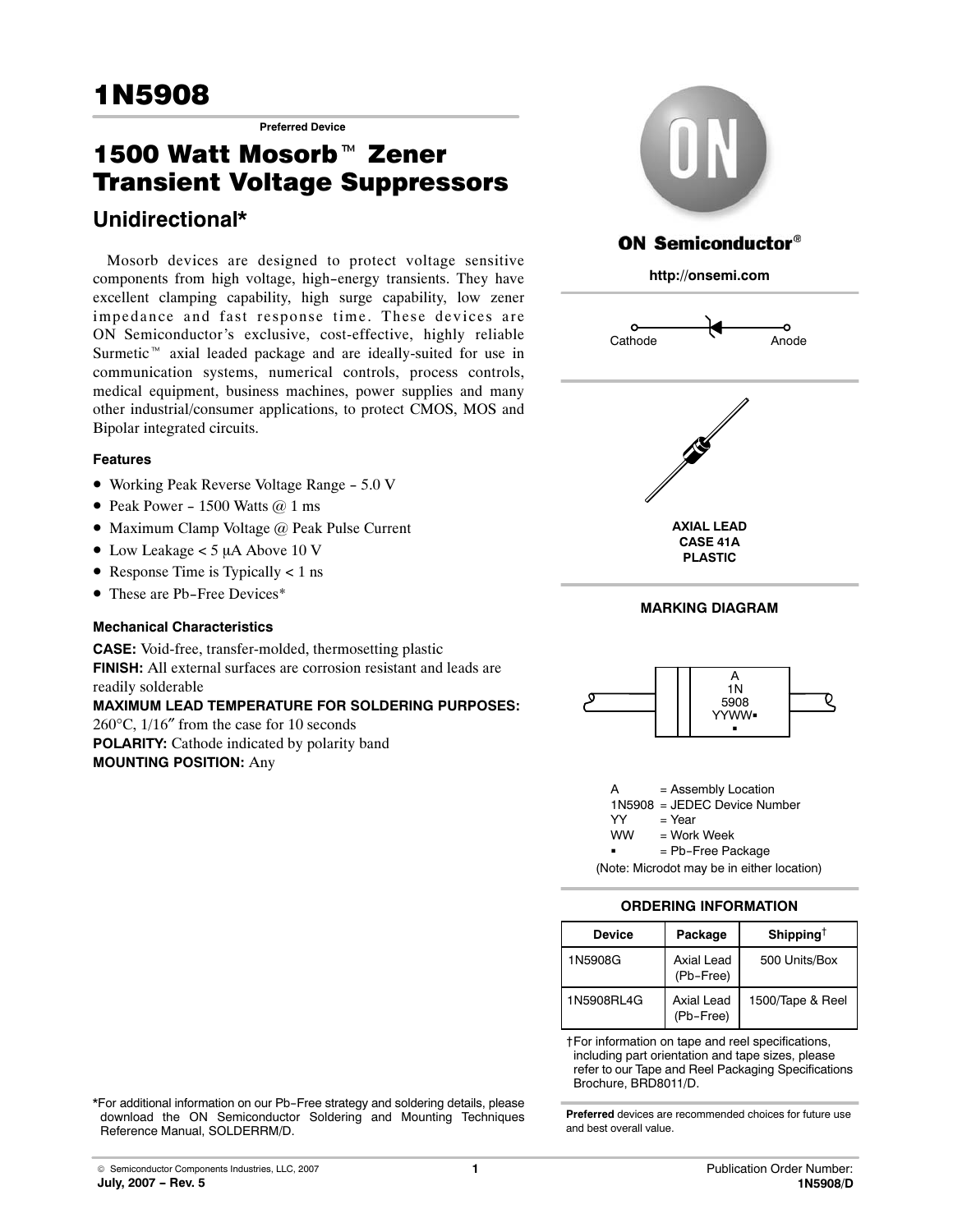#### **MAXIMUM RATINGS**

| Rating                                                                                | Symbol                                               | Value           | Unit          |
|---------------------------------------------------------------------------------------|------------------------------------------------------|-----------------|---------------|
| Peak Power Dissipation (Note 1) $@$ T <sub>1</sub> $\leq$ 25°C                        | $P_{PK}$                                             | 1500            | W             |
| <b>Steady State Power Dissipation</b><br>@ $T_1 \le 75^{\circ}$ C, Lead Length = 3/8" | $P_D$                                                | 5.0             | W             |
| Derated above $T_1 = 75^{\circ}$ C                                                    |                                                      | 50              | $mW$ /°C      |
| Thermal Resistance, Junction-to-Lead                                                  | $R_{\theta \text{JL}}$                               | 20              | $\degree$ C/W |
| Forward Surge Current (Note 2) $@$ T <sub>A</sub> = 25 <sup>°</sup> C                 | <b>IFSM</b>                                          | 200             | A             |
| Operating and Storage Temperature Range                                               | $\mathsf{T}_{\mathsf{J}}, \mathsf{T}_{\mathsf{stg}}$ | $-65$ to $+175$ | ം             |

Stresses exceeding Maximum Ratings may damage the device. Maximum Ratings are stress ratings only. Functional operation above the Recommended Operating Conditions is not implied. Extended exposure to stresses above the Recommended Operating Conditions may affect device reliability.

1. Nonrepetitive current pulse per Figure [4](#page-2-0) and derated above T<sub>A</sub> = 25°C per Figure [2.](#page-2-0)<br>2. 1/2 sine wave (or equivalent square wave), PW = 8.3 ms, duty cycle = 4 pulses per minute maximum.

\*Bidirectional device will not be available in this device

#### **ELECTRICAL CHARACTERISTICS** (T<sub>A</sub> = 25°C unless otherwise noted,  $V_F = 3.5$  V Max. @ I<sub>F</sub> (Note 3) = 100 A)

| Symbol           | <b>Parameter</b>                                   |  |  |  |
|------------------|----------------------------------------------------|--|--|--|
| Ipp              | Maximum Reverse Peak Pulse Current                 |  |  |  |
| $V_{C}$          | Clamping Voltage $@$ l <sub>PP</sub>               |  |  |  |
| V <sub>RWM</sub> | Working Peak Reverse Voltage                       |  |  |  |
| ΙŖ               | Maximum Reverse Leakage Current @ V <sub>RWM</sub> |  |  |  |
| V <sub>BR</sub>  | Breakdown Voltage @ I <sub>T</sub>                 |  |  |  |
| Iт               | <b>Test Current</b>                                |  |  |  |
| I⊧               | <b>Forward Current</b>                             |  |  |  |
| V⊧               | Forward Voltage $@$ I <sub>F</sub>                 |  |  |  |



#### **Uni-Directional TVS**

| <b>ELECTRICAL CHARACTERISTICS</b> (T <sub>A</sub> = 25°C unless otherwise noted, $V_F$ = 3.5 V Max. @ I <sub>F</sub> (Note 3) = 53 A) |  |  |  |
|---------------------------------------------------------------------------------------------------------------------------------------|--|--|--|
|---------------------------------------------------------------------------------------------------------------------------------------|--|--|--|

|               | V <sub>RWM</sub> |                       | <b>Breakdown Voltage</b> |                  |     |                   | $V_C$ (Volts) (Note 7) |                |                |
|---------------|------------------|-----------------------|--------------------------|------------------|-----|-------------------|------------------------|----------------|----------------|
| <b>Device</b> | (Note 5)         | $I_R \otimes V_{RWM}$ | $V_{\text{BR}}$          | (Note 6) (Volts) |     | $@I_{\mathsf{T}}$ |                        |                |                |
| (Note 4)      | (Volts)          | (µA)                  | Min                      | Nom              | Max | (mA)              | $@$ lpp = 120 A        | $@$ lpp = 60 A | $@$ lpp = 30 A |
| 1N5908        | 5.0              | 300                   | 6.0                      | -                | -   | 0. ا              | 8.5                    | 8.0            | 7.6            |

3. Square waveform, PW = 8.3 ms, Non-repetitive duty cycle.

4. 1N5908 is JEDEC registered as a unidirectional device only (no bidirectional option)

5. A transient suppressor is normally selected according to the maximum working peak reverse voltage  $(V_{RWM})$ , which should be equal to or greater than the dc or continuous peak operating voltage level.

6.  $\rm V_{BR}$  measured at pulse test current I<sub>T</sub> at an ambient temperature of 25°C and minimum voltages in V<sub>BR</sub> are to be controlled.

7. Surge current waveform per Figure [4](#page-2-0) and derate per Figure [2](#page-2-0) of the General Data - 1500 W at the beginning of this group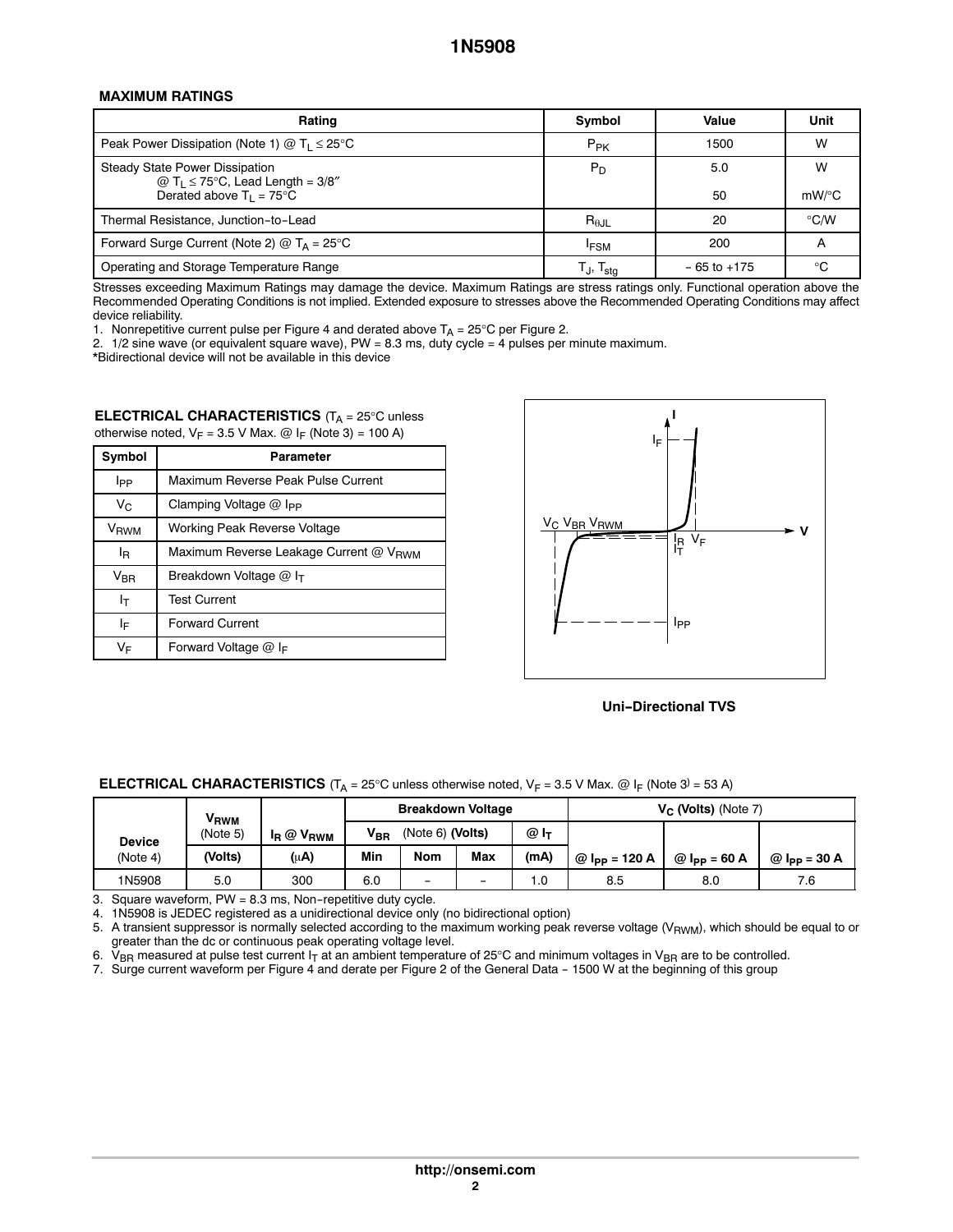# **1N5908**

<span id="page-2-0"></span>



**Figure 3. Steady State Power Derating**

**Figure 4. Pulse Waveform**



**Figure 5. Typical Derating Factor for Duty Cycle**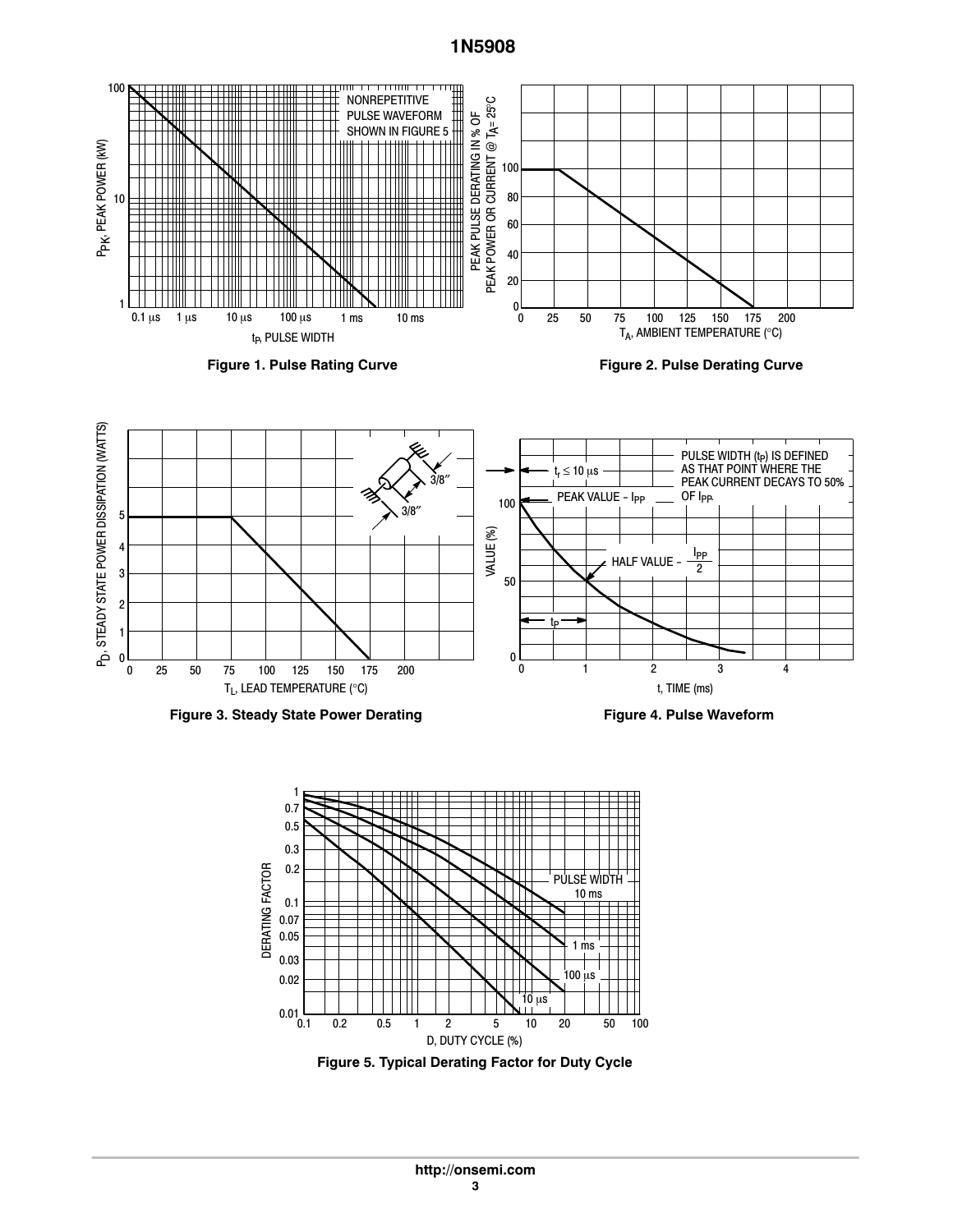# **1N5908**

#### **APPLICATION NOTES**

#### **RESPONSE TIME**

In most applications, the transient suppressor device is placed in parallel with the equipment or component to be protected. In this situation, there is a time delay associated with the capacitance of the device and an overshoot condition associated with the inductance of the device and the inductance of the connection method. The capacitance effect is of minor importance in the parallel protection scheme because it only produces a time delay in the transition from the operating voltage to the clamp voltage as shown in Figure 6.

The inductive effects in the device are due to actual turn-on time (time required for the device to go from zero current to full current) and lead inductance. This inductive effect produces an overshoot in the voltage across the equipment or component being protected as shown in Figure 7. Minimizing this overshoot is very important in the application, since the main purpose for adding a transient suppressor is to clamp voltage spikes. These devices have excellent response time, typically in the picosecond range and negligible inductance. However, external inductive effects could produce unacceptable overshoot. Proper circuit layout, minimum lead lengths and placing the suppressor device as close as possible to the equipment or components to be protected will minimize this overshoot.

Some input impedance represented by  $Z_{in}$  is essential to prevent overstress of the protection device. This impedance should be as high as possible, without restricting the circuit operation.

#### **DUTY CYCLE DERATING**

The data of Figure [1](#page-2-0) applies for non-repetitive conditions and at a lead temperature of 25°C. If the duty cycle increases, the peak power must be reduced as indicated by the curves of Figure [5.](#page-2-0) Average power must be derated as the lead or ambient temperature rises above 25°C. The average power derating curve normally given on data sheets may be normalized and used for this purpose.

At first glance the derating curves of Figure [5](#page-2-0) appear to be in error as the 10 ms pulse has a higher derating factor than the 10 µs pulse. However, when the derating factor for a given pulse of Figure [5](#page-2-0) is multiplied by the peak power value of Figure [1](#page-2-0) for the same pulse, the results follow the expected trend.



#### **CLIPPER BIDIRECTIONAL DEVICES**

- 1. Clipper‐bidirectional devices are available in the 1.5KEXXA series and are designated with a "CA" suffix; for example, 1.5KE18CA. Contact your nearest ON Semiconductor representative.
- 2. Clipper‐bidirectional part numbers are tested in both directions to electrical parameters in preceeding table (except for  $V_F$  which does not apply).
- 3. The 1N6267A through 1N6303A series are JEDEC registered devices and the registration does not include a "CA" suffix. To order clipper‐bidirectional devices one must add CA to the 1.5KE device title.